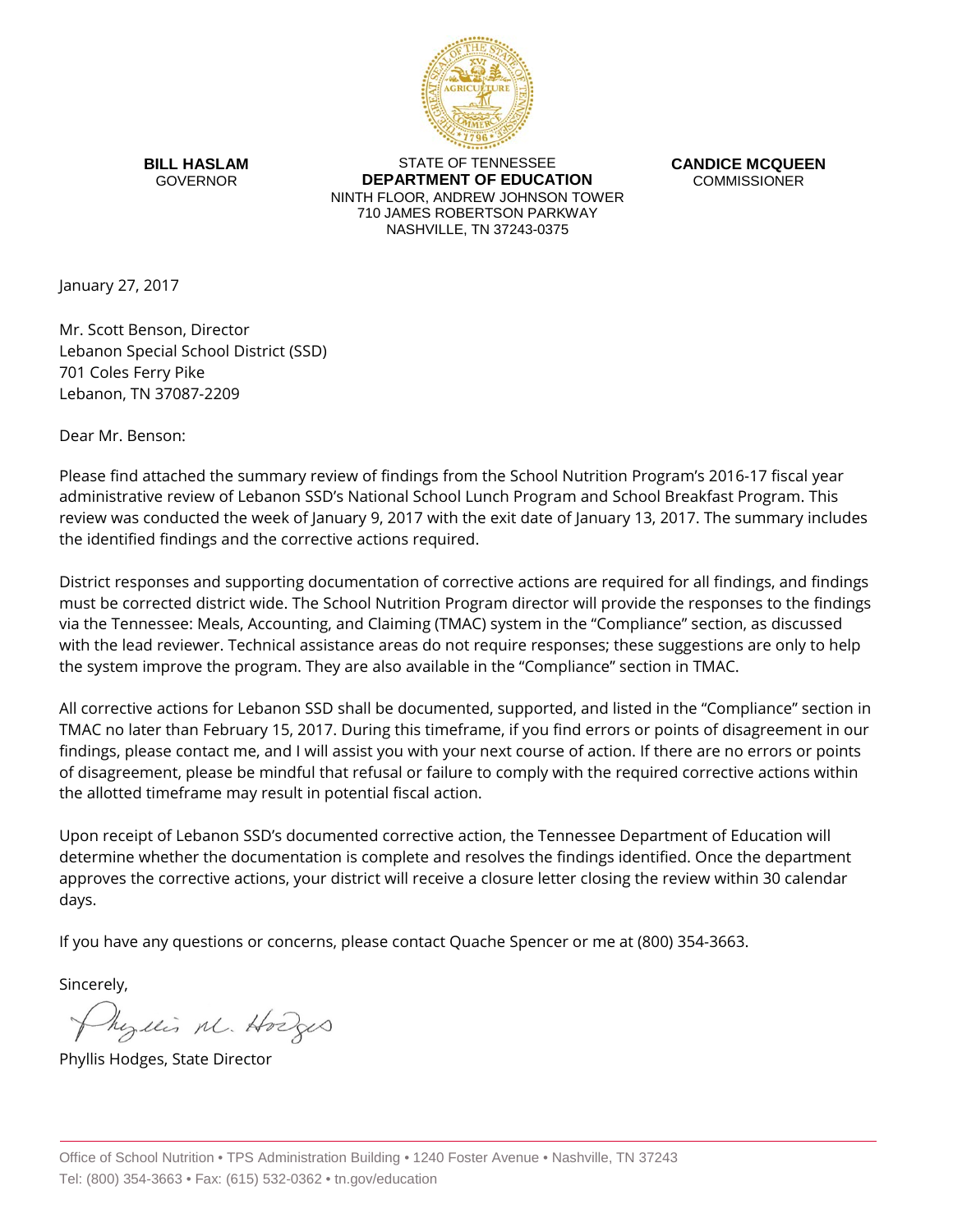

**Lebanon SSD (951)**

**Review ID: 580**

## **Exit Conference Date: 1/13/2017**

Review Year: 2017

Month of Review: November

Lead Reviewer: Jasmine Taylor

|  | Area | <b>Findings ID</b> | <b>Finding Description</b> | <b>Required Corrective Action</b> |
|--|------|--------------------|----------------------------|-----------------------------------|
|--|------|--------------------|----------------------------|-----------------------------------|

## **SFA - Level Findings**

| 700 - Resource<br>Management                      | $V-0700$ | Revenues and expenses for<br>school year 2014-2015 at the<br>Food School Authority (SFA)<br>level did not match the Local<br><b>Education Agency (LEA)</b><br>financial report and annual<br>audit report.                                                                                                  | Investigate the discrepancy to determine the<br>variances between the 2014-2015 financial<br>information in Tennessee Meals<br>Accounting and Claiming (TMAC) vs. the 2014-<br>2015 annual audit report to the<br>state agency and ensure the balances match.<br>Notify the state agency of the differences so<br>the appropriate adjustments can be made to<br>the 2014-15 financial report.<br>Upload documentation demonstrating<br>compliance. |
|---------------------------------------------------|----------|-------------------------------------------------------------------------------------------------------------------------------------------------------------------------------------------------------------------------------------------------------------------------------------------------------------|----------------------------------------------------------------------------------------------------------------------------------------------------------------------------------------------------------------------------------------------------------------------------------------------------------------------------------------------------------------------------------------------------------------------------------------------------|
|                                                   |          |                                                                                                                                                                                                                                                                                                             | Upload a procedure to ensure that the<br>financial information they have<br>correspond to the districts moving forward.                                                                                                                                                                                                                                                                                                                            |
| Resource<br>Management<br>Comprehensive<br>Review | V-RMCRF  | Results of non-program foods<br>review revealed that the<br>school food authority (SFA)<br>would have to use nonfederal<br>funds. The SFA has not raised<br>prices for adult meals, visitor<br>meals and a la cart items since<br>the last review. School Board is<br>very resistant to price<br>increases. | Increase pricing of all non- program revenue<br>sources, which includes adult meals and a la<br>carte items.<br>Upload documentation of price increases<br>indicating price increase and signage with<br>revised pricing.                                                                                                                                                                                                                          |

## **Site - Level Findings: Sam Houston Elementary (0030)**

| 1400 - Food |  | V-1400 According to their food safety Retrain staff on food safety plan procedures |
|-------------|--|------------------------------------------------------------------------------------|
| Safety      |  | plan, dishes that are washed in for washing dishes in a 3 compartment sink.        |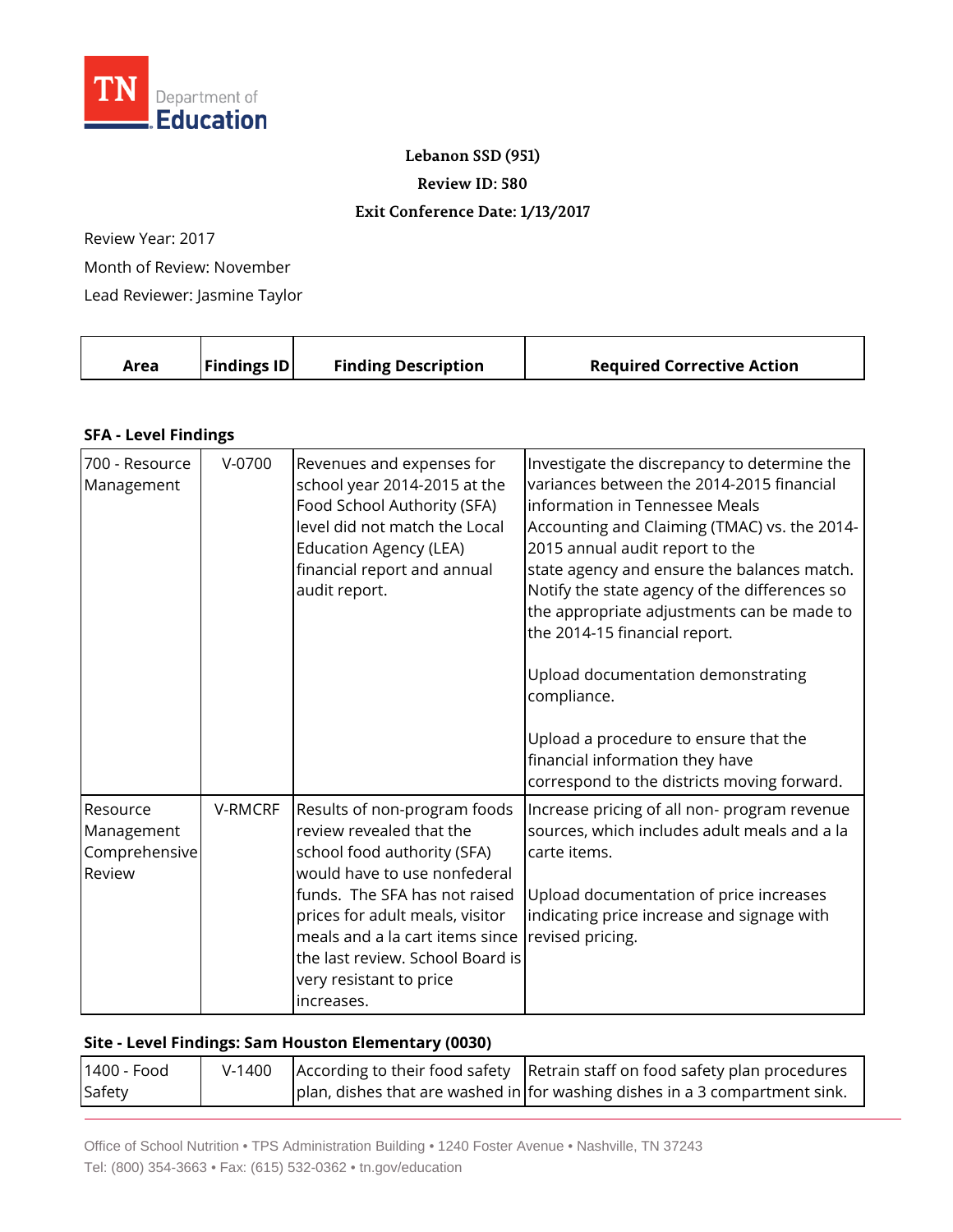

|                       |          | a 3 compartment sink are to<br>go through the following cycle,<br>wash, rinse and sanitize. On<br>the day of review, the<br>reviewer(s) observed the<br>dishes being washed and<br>sanitized, in that order, no<br>rinsing of the dishes occurred.                                                                                                                                                                                                                                                                                                                                                                                                                                                                    | Upload agenda and sign in sheet from the<br>training.                                                                                                                                                                                                                                                         |
|-----------------------|----------|-----------------------------------------------------------------------------------------------------------------------------------------------------------------------------------------------------------------------------------------------------------------------------------------------------------------------------------------------------------------------------------------------------------------------------------------------------------------------------------------------------------------------------------------------------------------------------------------------------------------------------------------------------------------------------------------------------------------------|---------------------------------------------------------------------------------------------------------------------------------------------------------------------------------------------------------------------------------------------------------------------------------------------------------------|
| 1400 - Food<br>Safety | $V-1400$ | The Pre-K students consume<br>their meals in the classroom,<br>the SFA deemed this method,<br>"family style." Their food was<br>transported to the classroom<br>from the cafeteria and then<br>served to them by their<br>teacher.<br>The reviewers observed the<br>classroom teacher prepare a<br>tray for each student by<br>placing each of the meal<br>components one at a time, in<br>an assembly line fashion, on<br>each tray placed at several<br>tables. This method was very<br>time consuming and the food<br>was left on the trays, possibly<br>out of temperature for<br>an alarming amount of time.<br>The reviewers observed this<br>practice for about 15<br>minutes before exiting the<br>classroom. | Amend standard operating procedure (SOP)<br>for serving students in the classroom to<br>include the family style serving method, if this<br>method is to be used. Train staff to<br>implement the procedure correctly.<br>Upload revised SOP and documentation of<br>training.                                |
| 1400 - Food<br>Safety | $V-1400$ | and freezer were not dated.<br>There were also items in the<br>freezer and dry storage that<br>were not stored at least 6<br>inches off the floor.                                                                                                                                                                                                                                                                                                                                                                                                                                                                                                                                                                    | Items in the dry storage, cooler Retrain staff on food safety plan procedures<br>to ensure procedural implementation.<br>Upload agenda and sign in sheet from the<br>training.<br>Upload evidence of dated items in dry<br>storage areas and that food is being stored at<br>least 6 inches off of the floor. |